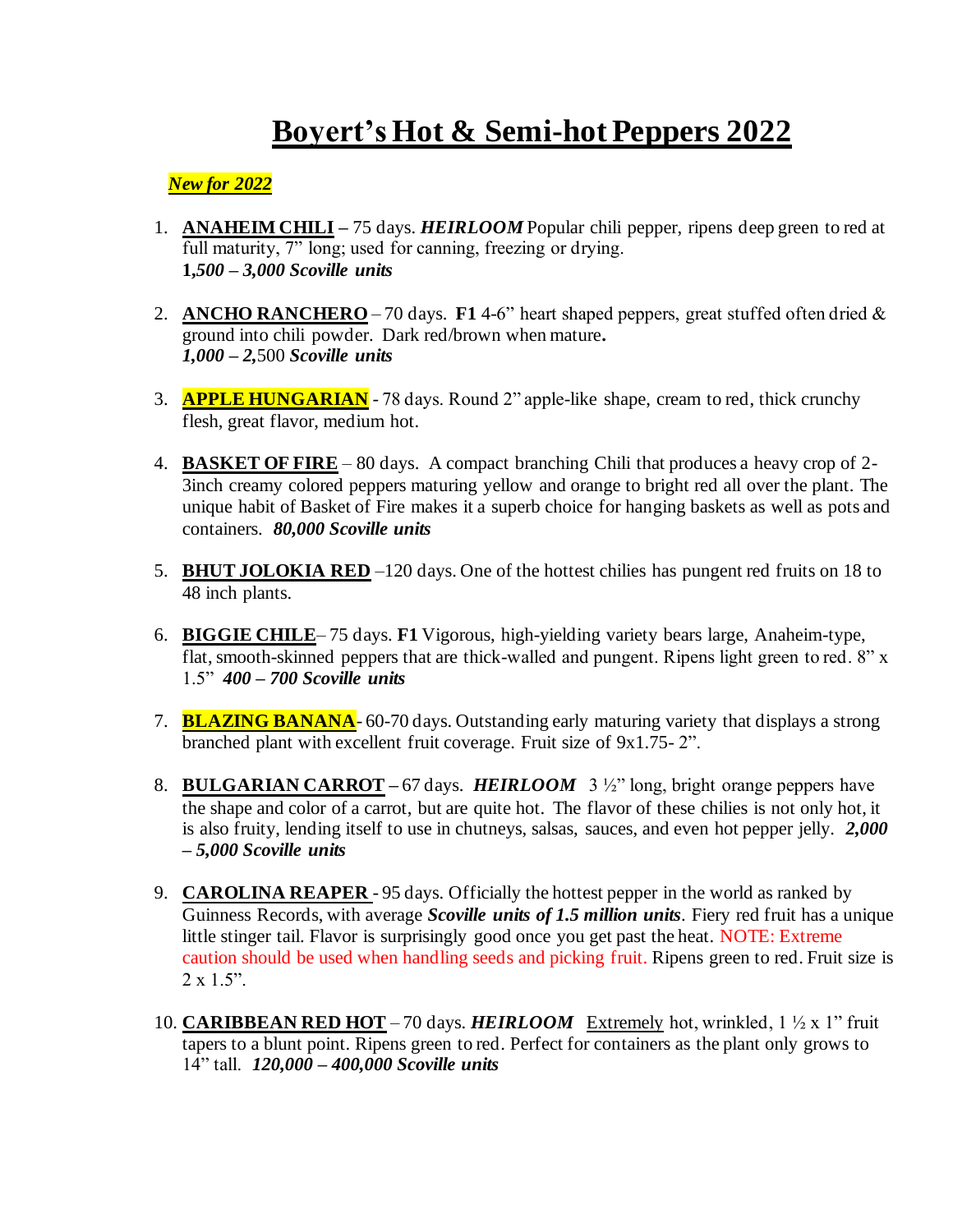- 11. **CAYENNE LONG SLIM** 72 days. *HEIRLOOM* Fiery hot, green to red, 4" long, dries to a paper like texture, great for chili & homemade salsa. *30,000 – 50,000 Scoville units*
- 12. **CHILLY CHILI** 72 days. *All American Selections Winner* Ornamental pepper that is full of color, from yellows to bright orange and red. These edible fruits are perfect for homes with children or curious animals because the fruit, while beautiful, is not as spicy as other varieties. Prefers full sun, but also tolerates indoor or patio plantings. Height: 9-10", 13-14" spread.
- 13. **CHINESE 5 COLOR –**75 days. Eye-opening little 1" hot pepper in full range of vibrant colors, purple, cream, orange, yellow, red, ornamental, hot, pick and eat.
- 14. **CHIPOTLE** 66 days. *HEIRLOOM* Medium hot pepper with thick walls. Smoking brings out the spicy wood flavor in this pepper. 1" x 2.5" *6,000 Scoville units*
- 15. **CHOCOLATE MORUGA –** 90+ days. Also known as Moruga Brown, this is a superhot pepper with rich chocolatey colors. Plants grow 3' to 4' tall and produces golf ball sized, super-hot peppers containing *2,000,000 Scoville units*
- 16. **COMPADRE**  Large, thick-fleshed fruit are really hot, and mature from shiny green to red. High yields of top-quality fruit with little cracking. Vigorous plant with continuous flowering and fruiting, even in cool temperatures. Fruit matures green to red. Adaptable to patio containers. Great fresh, salsa, poppers*. 8,000- 10,000 Scoville Units*
- 17. **CZECHOSLOVAKIAN BLACK** 75 days. These plants are deep purply black in color, with shiny skin and a satisfyingly plump shape just bigger than a jalapeno. Ripen from purple to ruby red. Black pods have a jalapeno-level heat; ruby ones can be quite a bit hotter. *2,000- 5,000 Scoville Units*
- 18. **DEMON GOLD DROP** 90 days, Hundreds of tasty very hot, 1" wrinkled fruits, green turning gold, up to *500,000 Scoville units*. Wonderful novelty.
- 19. **EARLY JALAPENO** 65 days. *HEIRLOOM* 5" long and about 1 1/2 inches wide, these cone-shaped, thick-walled fruits are borne in great numbers on very vigorous plants. They are ready to pick when dark green, delivering pure heat! *2,500 – 8,000 Scoville units*
- 20. **FAJITA** 75 days. *HEIRLOOM* The best large-fruited, early maturing "hot" 4-lobed bell on the market today, with fruits that are low in pungency and taste great both raw and cooked. Milder than Mexibell. *100 – 1,000 Scoville units*
- 21. **GARDEN SALSA**  73 days. **F1** Peppers are 8" long by 1" across, usually picked green for salsa (they mature red), and classed as medium hot. Peppers get hotter in dry weather. *1,500 – 2,500 Scoville units*
- 22. **GHOST** 85 days. *HEIRLOOM* Chili-type pepper ripens green to red. *1,000,000+ Scoville units*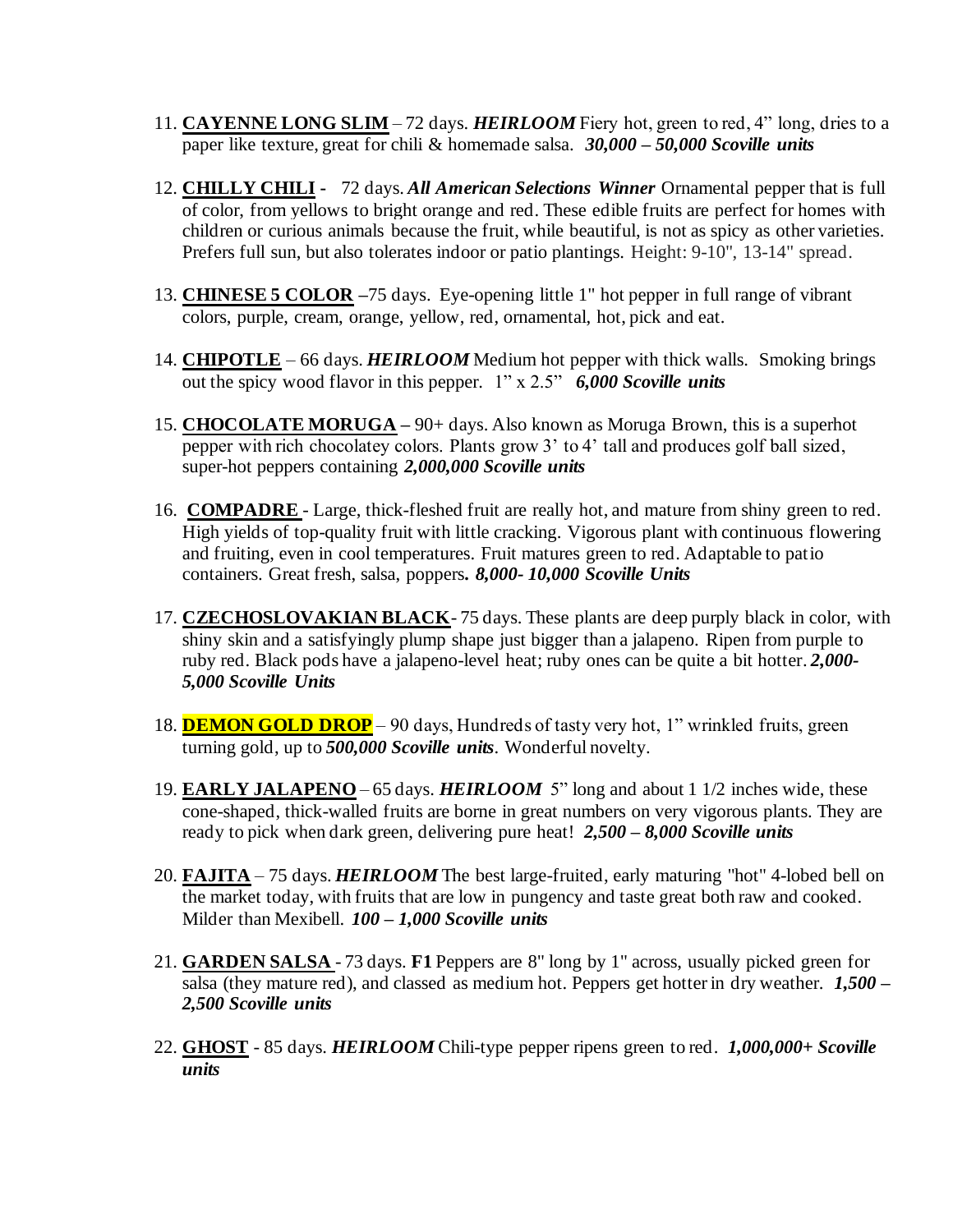- 23. **GIANT ITALIAN ROASTER –** 68 days. **F1** 8-9" long. Improved chili variety offers smooth fruit with thicker walls and slightly more pungent taste when dried. Good plant vigor. Resists Tobacco Mosaic. Ripens mid/dk. green to red. *1,000 Scoville units*
- 24. **GOLDEN GREEK PEPPERONCINI** 62 days. *HEIRLOOM* Smaller and lighter in color that regular Pepperoncinis, but still has the same hot flavor. Great for Greek salads and pickling. 1.5" x 4" *300 – 800 Scoville units*
- 25. **HABANERO Chocolate** –95 days. Glossy chestnut brown 1 ½ x 2", great aroma, super-hot *425,000 Scoville units.*
- 26. **HABANERO (orange) –** 70 90 days. *HEIRLOOM* A blistering hot pepper 40 times hotter than Jalapeno! Wrinkled fruit is 1" long and 1.5" wide, with a tapered end. Peppers begin light green then turn to golden-orange. *150,000 – 325,000 Scoville units*
- 27. **HABANERO (red) –** 90 days. *HEIRLOOM* Short wrinkled green fruits on 14 to 18-in. plants turn red when mature and pack a searing heat. 1.5" long and 1" wide. *400,000 Scoville units*
- 28. **HOLY MOLE** –80 days. *All American Selections Winner*. **F1** Best known for its distinctive nutty and spicy flavor in mole sauce. 7-9" long peppers start out green then mature to a dark chocolate color. May be used fresh or dried, adding rich, smoky flavor but very little heat to dishes. *1,000 – 2,000 Scoville units*
- 29. **HOT HUNGARIAN YELLOW WAX –** 67 days. *HEIRLOOM* Hot banana, 5.5" long. Ripens from bright yellow to red. *5,000 – 9,000 Scoville units*
- 30. **INFERNO** 60 days. **F1** Hybrid Hungarian hot wax pepper. Very productive plants bear 8" long, very hot banana peppers with medium-thick flesh. They mature from yellow to red and are larger than older, open-pollinated types of Hungarian Wax. Great for pickling! *2,500 – 4,500 Scoville units*
- 31. **JALAPENO –** 75 days. *HEIRLOOM* Deep, solid green, 3" long, excellent fresh or pickled, use red or green. Hot and zesty**!** *2,500 – 8,000 Scoville units*
- 32. **JALAPENO GIGANTE -** 80 days. Big, delicious peppers for salsa or stuffing. Easy to grow, harvest green or red.
- 33. **LEMON DROP** 90 days. The 3-foot tall pepper plant heavily produces crinkly, thin-walled pods that will ripen from green to clear lemon yellow, sometimes with a dark purple blush. 2-3 inch long fruits have very few seeds. This pepper has a heat similar to the Cayenne, Serrano, or Tabasco. This is a medium-hot pepper with a hint of lemon and citrus, making it ideal for chicken, fish and seafood meals, salsas, hot sauces, and can also be dried for flakes and powders. *15,000-30,000 Scoville units.*
- 34. **MARIACHI**  66 days. *2006 All-American Winner.* **F1** Mild taste when fresh, roasted or pickled. 4 x 2". Ripens green to red. *500 – 600 Scoville units*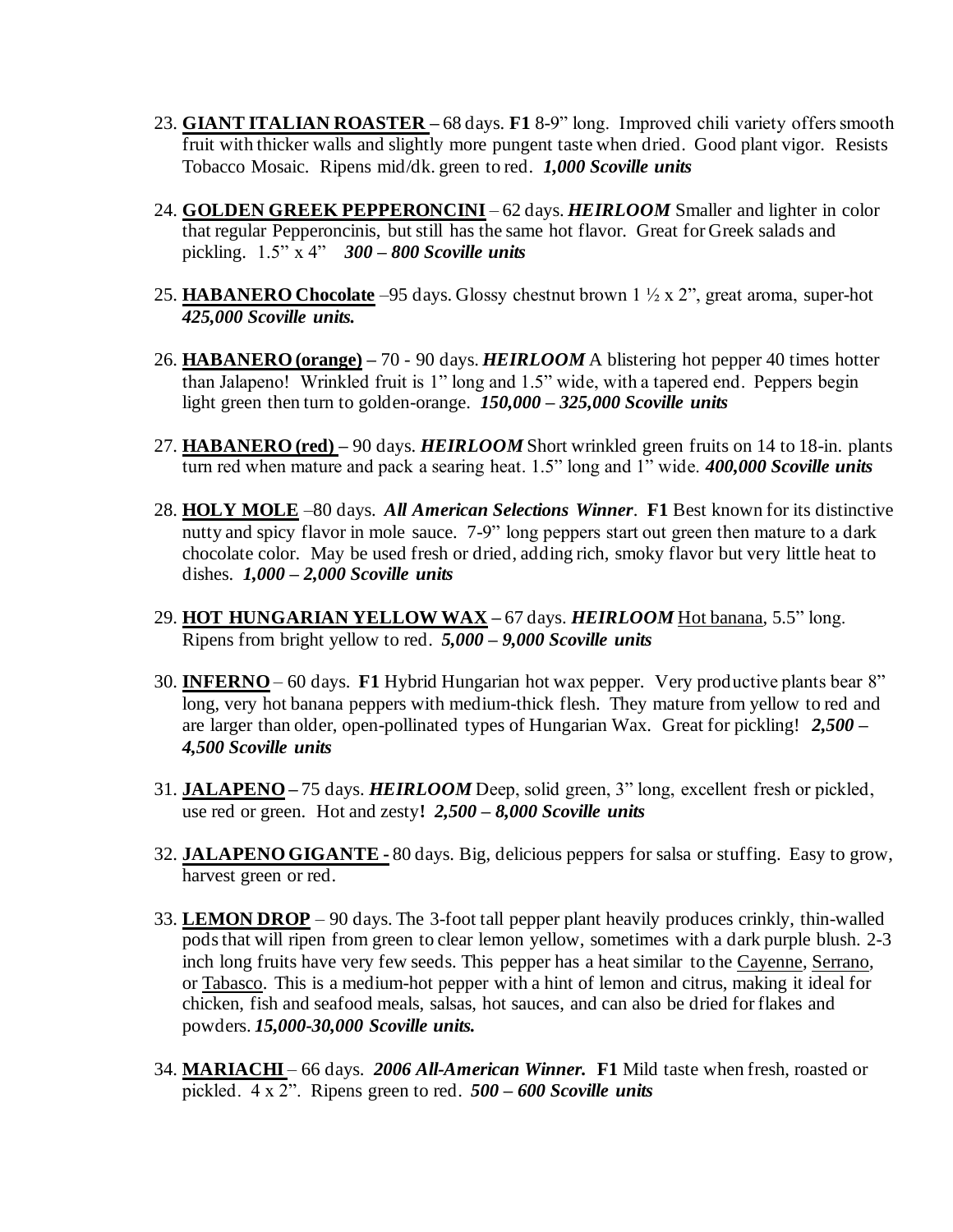- 35. **MEXIBELL** 75 days. **F1** Hybrid, bell shaped, (3-4 lobes) mildly hot, mild chili flavor that is increased if seeds and ribs are left in. Ripens green to chocolate to red. *500 – 1,000 Scoville units*
- 36. **MUCHO NACHO** 69 days. **F1** A large 4" long jalapeno-type pepper that is hotter than a jalapeno, meaty and great for stuffing. Heavy yields. Ripens green to red. *9,000 – 12,000 Scoville units*
- 37. **NUMEX JOE E. PARKER** 65 days*. HEIRLOOM* 6-7" long, thick fleshed peppers turn from green to red and are relatively mild to medium in flavor. Ripens earlier than most other peppers of its type. *1,500 – 3,000 Scoville units*
- 38. **POBLANO (Ancho) -** 65 days. *HEIRLOOM* Called Ancho when dried, Poblano when fresh. This is one of the most popular peppers grown in Mexico. Fully ripened, red fruits are much hotter and flavorful than the earlier picked green ones. *1,000 - 2,000 Scoville units*
- 39. **POT- A- PENO** New AAS. Compact jalapeno for patio pots or baskets, small fruits mature to red early.
- 40. **PUSA JWALA INDIAN HOT** 75 days. Peppers are hot and turn from light green to red when mature. The most popular pepper in India and heavily used, fresh or dried, in cooking there. The pod is finger-shaped, curved and 4.5 inches long. Easy to grow, very productive. Grow in the ground or containers. *30,000 – 50,000 Scoville units.*
- 41. **RED HOT CHERRY**  77 days. *HEIRLOOM* Green to red, 1 x 1 ½" peppers ideal for pickling or eating fresh. *3,000 - 3,500 Scoville units*
- 42. **SCOTCH BONNET JAMAICAN RED**  90 days. Super-hot, oblong 2" bonnet shape, used for hot Caribbean dishes, tastes like Habanero. *150,000 – 350,000 Scoville units.*
- 43. **SEMI-HOT HUNGARIAN BLOCKY II** 65 days. **F1** Yellow, blocky pepper, 6" long x 4.5" around with a tapered tip. Set fruit very early and produce abundantly. Mildly hot. *1,800 - 2,400 Scoville units*
- 44. **SERRANO TAMPIQUENO–** 75 days. Ripens green to red. A little pepper with a BIG kick. Very popular in salsas, sauces, soups and stews. Serranos are not really a drying pepper. Their walls are just too thick and therefore are best used fresh. *2,500 - 4,000 Scoville Units*
- 45. **SHISHITO** 60 days. They will grow to about 3 inches long with heavily wrinkled skin and are pretty mild. They will mature from green to red, with a sweeter taste when it ripens to red. The Shishito peppers will have a citrusy, slightly smoky flavor when enhanced by grilling or sautéing, and is the life of the party. *50-200 Scoville units*